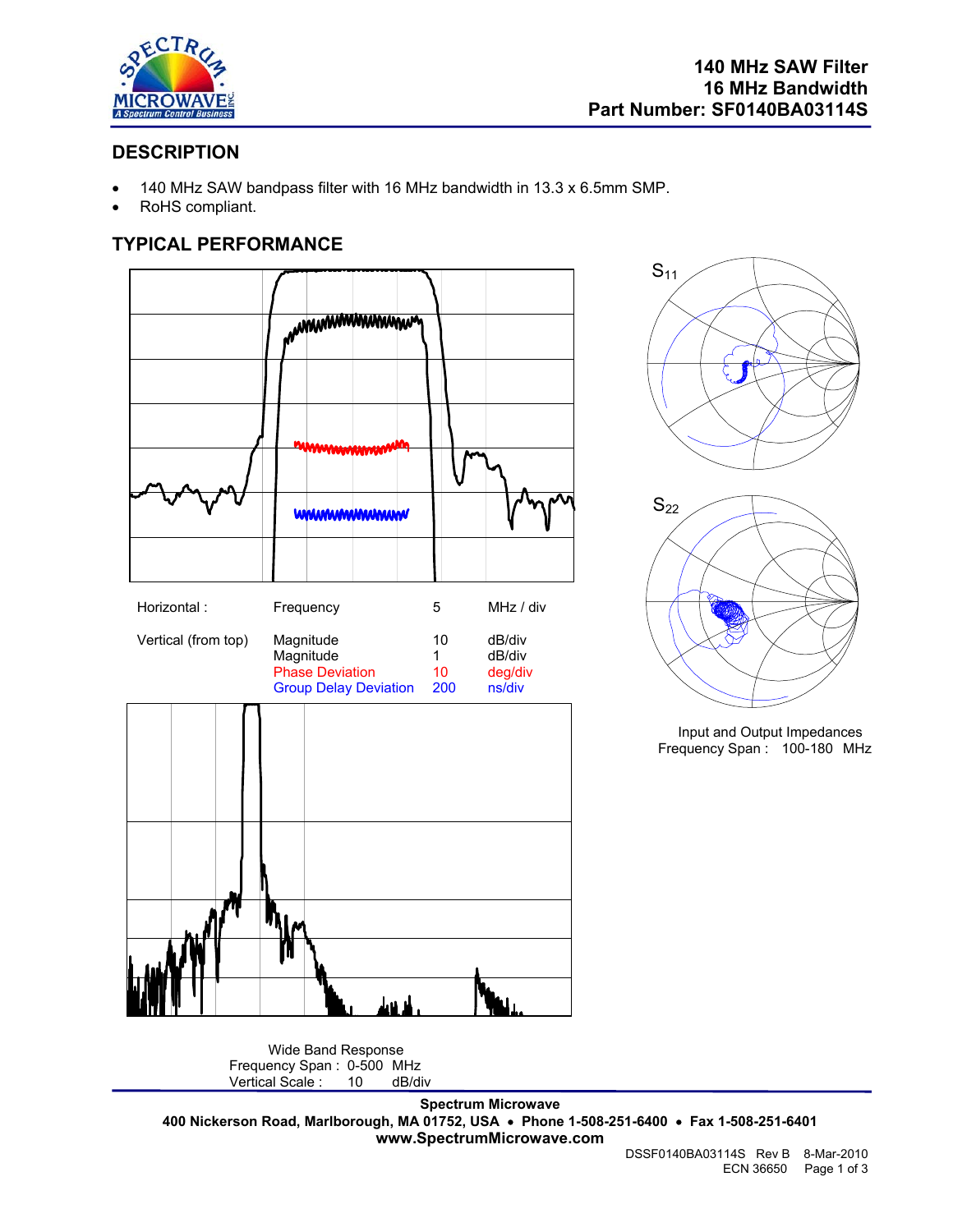

# **SPECIFICATION**

| Parameter                                   | Min             | Tvp   | <b>Max</b> | <b>Units</b> |
|---------------------------------------------|-----------------|-------|------------|--------------|
| Center Frequency (Fc) <sup>1</sup>          | 139.6           | 140   | 140.4      | <b>MHz</b>   |
| Insertion Loss $^2$                         |                 | 8.3   | 11         | dB           |
| 1 dB Bandwidth                              | 15              | 16.44 |            | <b>MHz</b>   |
| 3 dB Bandwidth                              | 16              | 17.42 |            | <b>MHz</b>   |
| 35 dB Bandwidth                             |                 | 21.05 | 22         | <b>MHz</b>   |
| Passband Ripple <sup>3</sup>                |                 | 0.5   | 1          | $dB$ p-p     |
| Phase Deviation from Linear <sup>3</sup>    |                 | 4     | 14         | deg p-p      |
| Group Delay Variation <sup>3</sup>          |                 | 60    | 160        | ns p-p       |
| <b>Absolute Delay</b>                       |                 | 0.94  |            | μs           |
| Ultimate Rejection <sup>4</sup>             | 40              | 44    |            | dB           |
| Substrate                                   | Lithium Niobate |       |            |              |
| <b>Temperature Coefficient of Frequency</b> |                 | $-90$ |            | ppm/°C       |
| <b>Ambient Temperature</b>                  |                 | 25    |            | $^{\circ}$ C |
| System Source and Load Impedance            |                 | 50    |            | Ω            |

Notes: 1. Average of the lower and upper 3 dB frequencies.

- 2. Average level in the passband.
- 3. Evaluated over 80% of the 3dB bandwidth (i.e.  $F_C \pm 6.4$  MHz).
- 4. Evaluated over the intervals 20 124 MHz and 156 280 MHz.

### **MAXIMUM RATINGS**

| Parameter                        |     | Max   |        |
|----------------------------------|-----|-------|--------|
| Storage Temperature Range        | -40 | +85   | $\sim$ |
| Input Power Level                |     | $+17$ | dBm    |
| DC Voltage Between Each Terminal |     | 15.   |        |

#### **MATCHING CIRCUIT**



Component values (minimum inductor  $Q = 45$ ):

Ls1 = 100 nH Cp1 = 33 pF Ls2 = 120 nH Cp2 = 0 pF (not used)

Notes:

- 1. The component values shown above are those used in the Micro Networks test fixture. Optimum values may change depending on board layout. Cp2 may be a capacitor or an inductor.
- 2. 5% tolerance components or better are recommended.

**Spectrum Microwave 400 Nickerson Road, Marlborough, MA 01752, USA** • **Phone 1-508-251-6400** • **Fax 1-508-251-6401 www.SpectrumMicrowave.com**